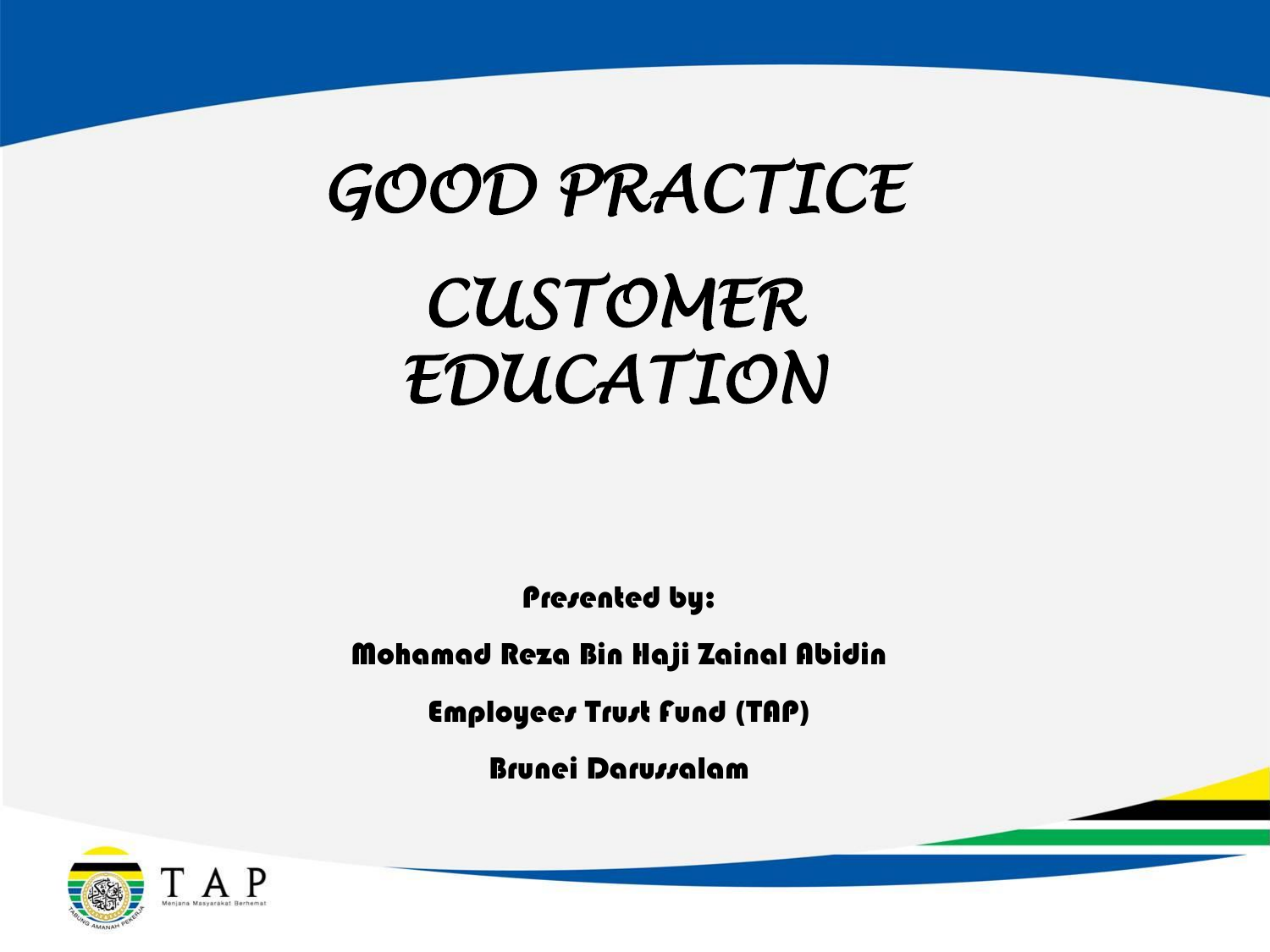In line with Brunei Darussalam's 2035 Vision to continuously improve Bruneians quality of life, The Employees Trust Fund (TAP), through its Corporate Communication Department have recently been actively involved organizing educational programs and financial planning activities.

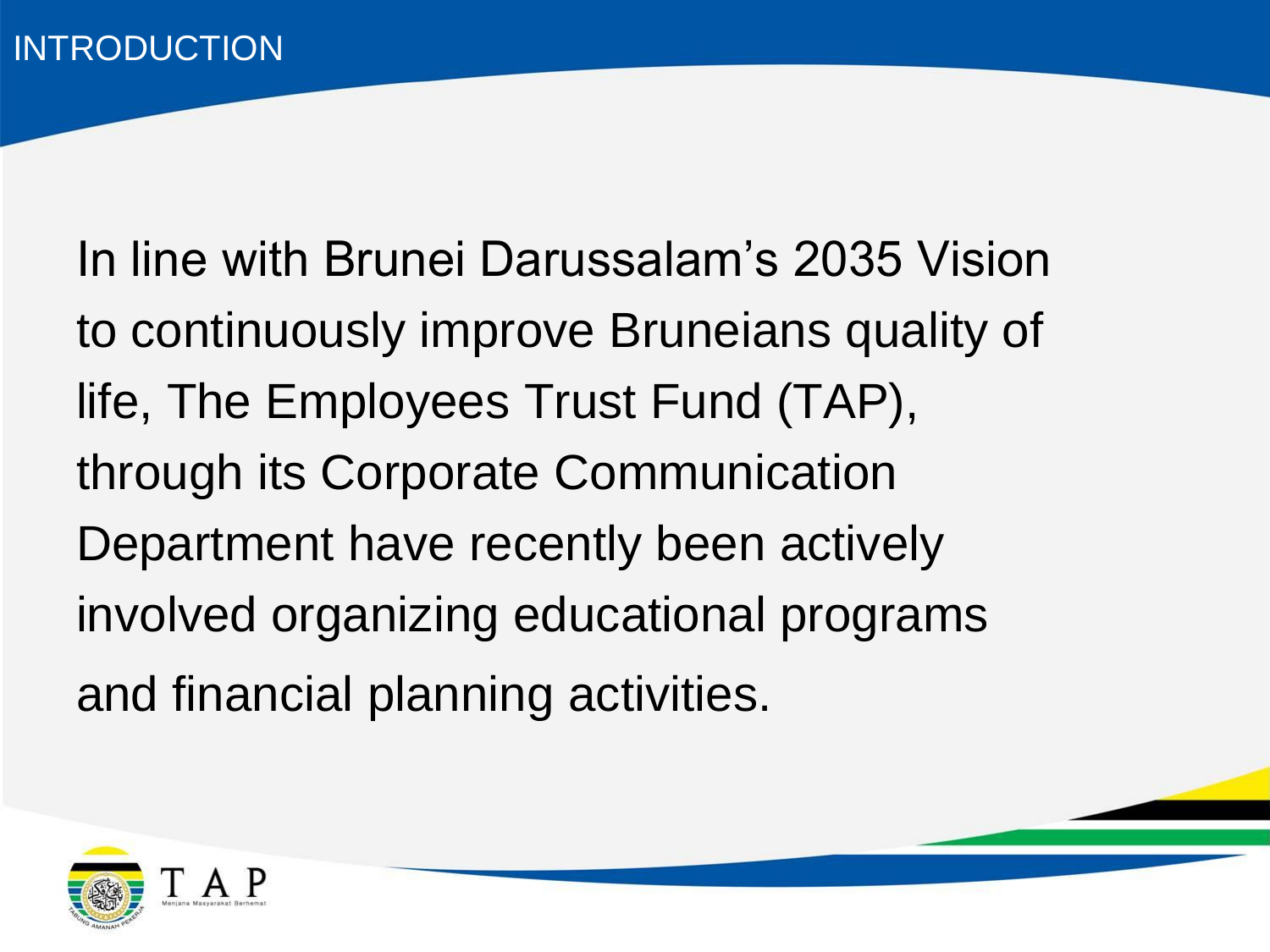- $\checkmark$  To create awareness to the youth about the importance of financial planning
- $\checkmark$  To introduce the concept of Earning, Savings, Sharing and Prudent Spending
- $\checkmark$  To promote financial independence
- $\checkmark$  To generate a socially responsible society
- $\checkmark$  To reach out to the grass roots level and teach them about the value of money

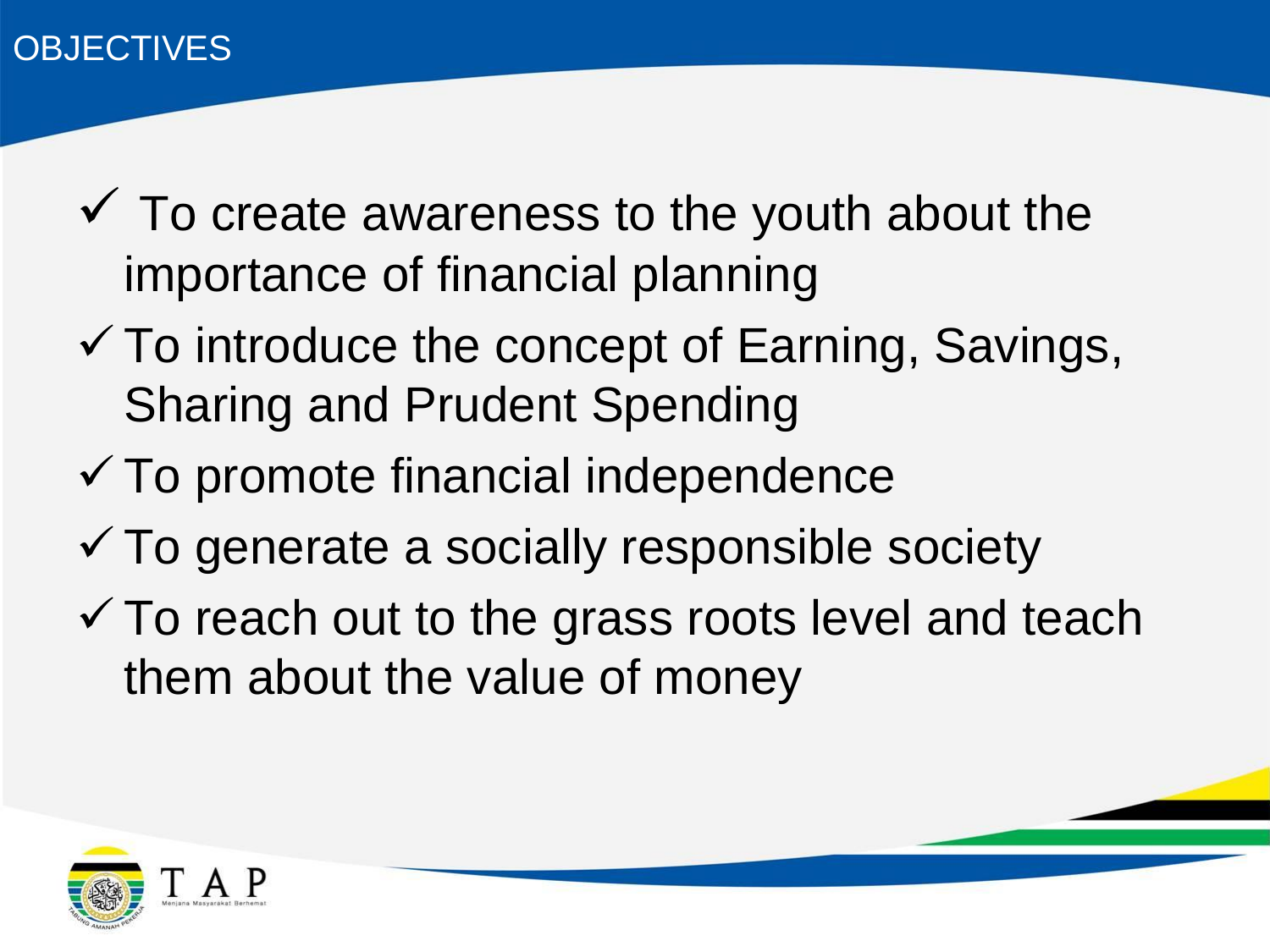- $\checkmark$  Included in Brunei education system with the co-operation of the Co-Curriculum Department, Ministry of Education, Brunei Darussalam
- $\checkmark$  Cross-curriculum in subjects such as MIB, English, Commerce

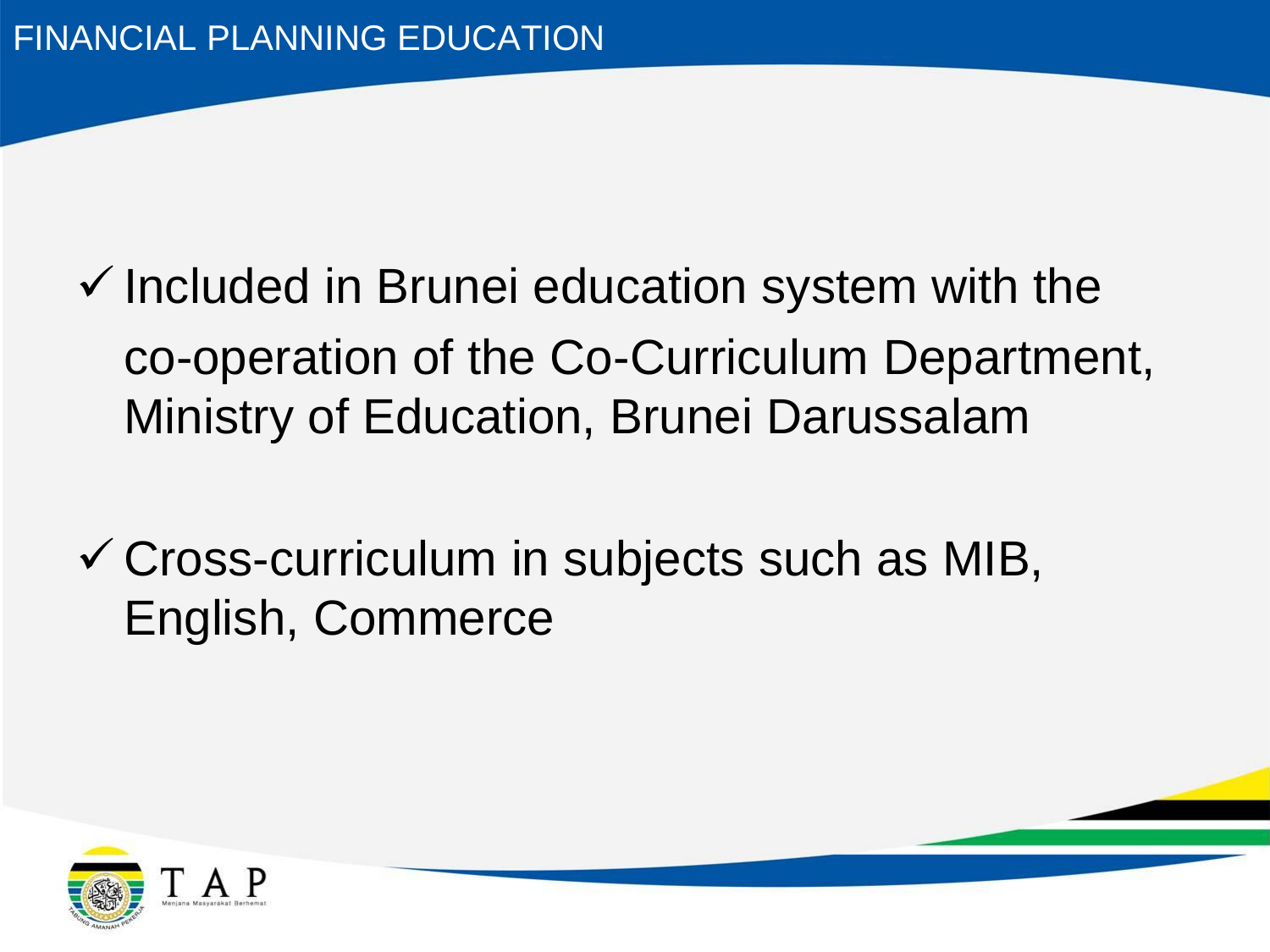### TAP MASCOT



- "Alai Jimat" was introduced in conjunction with TAP 15 Years anniversary
- The design resembles a traditional coin bank made out of bamboo

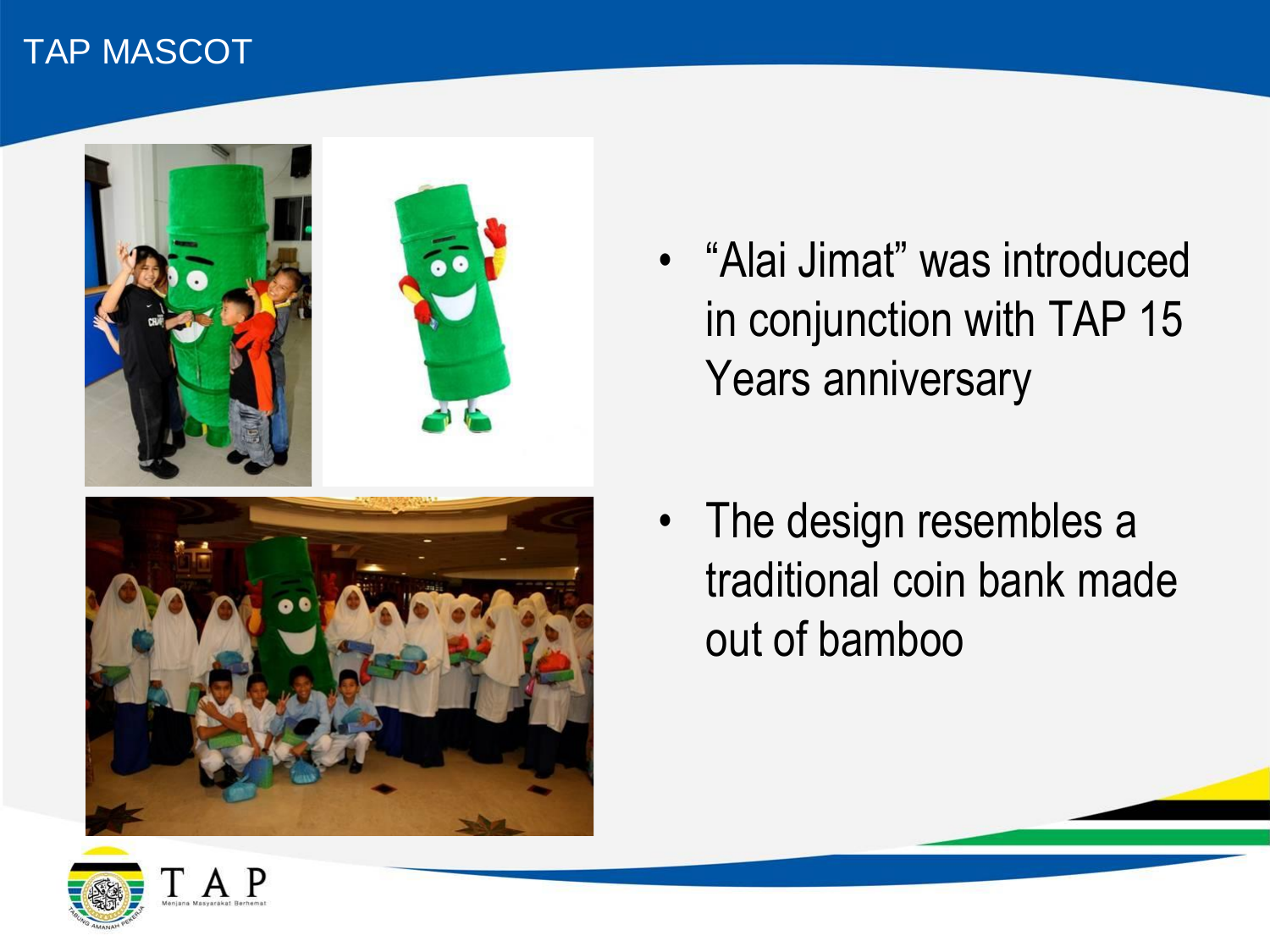- $\checkmark$  Introduced in 2008 in conjunction with TAP 15 years anniversary as part of TAP efforts to raise awareness on the importance of Financial Planning
- $\checkmark$  Held every March in conjunction with the Financial Year End and the 1st Term School **Holiday**

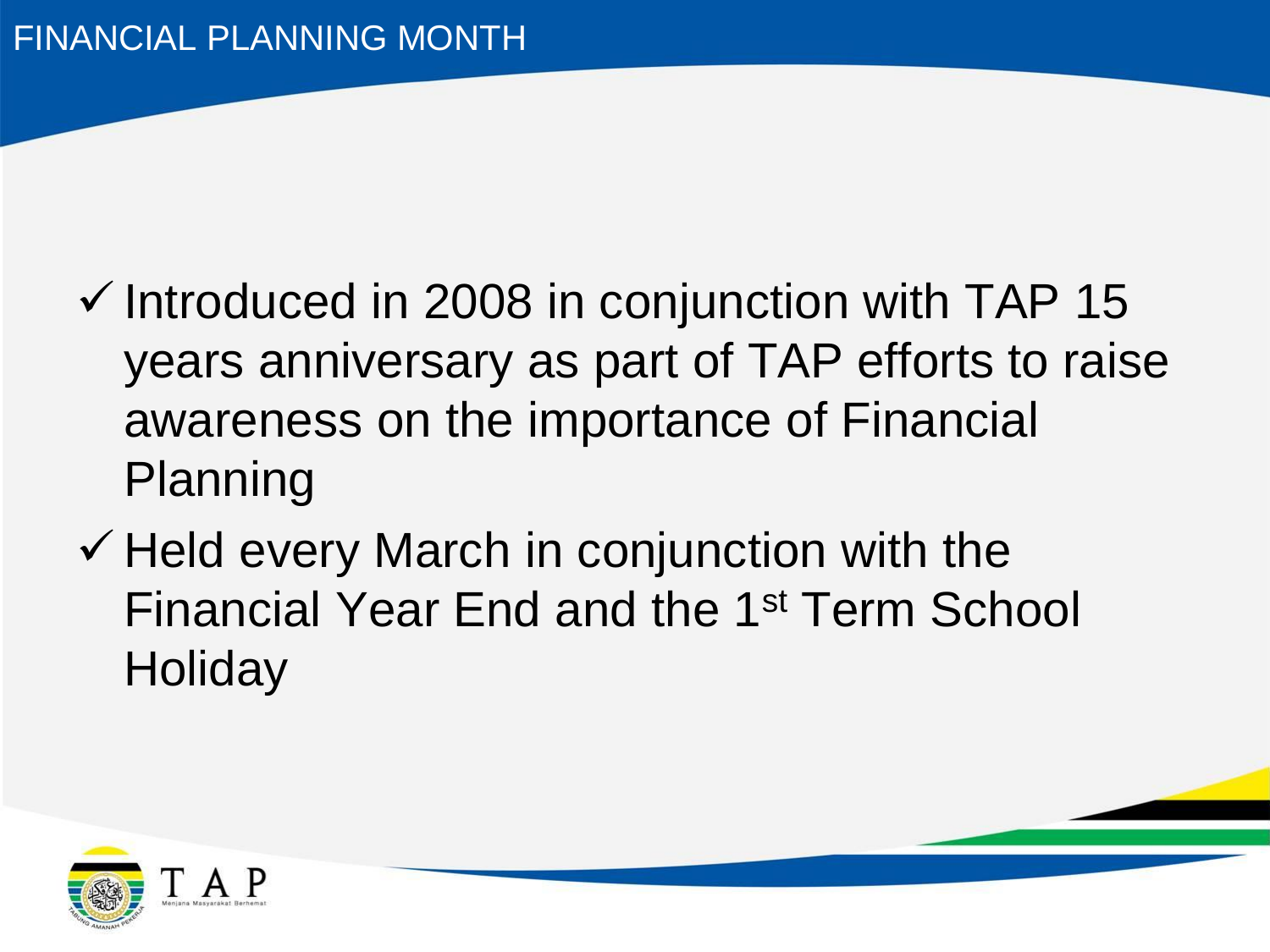# ✓ Poster Drawing Competition







![](_page_6_Picture_5.jpeg)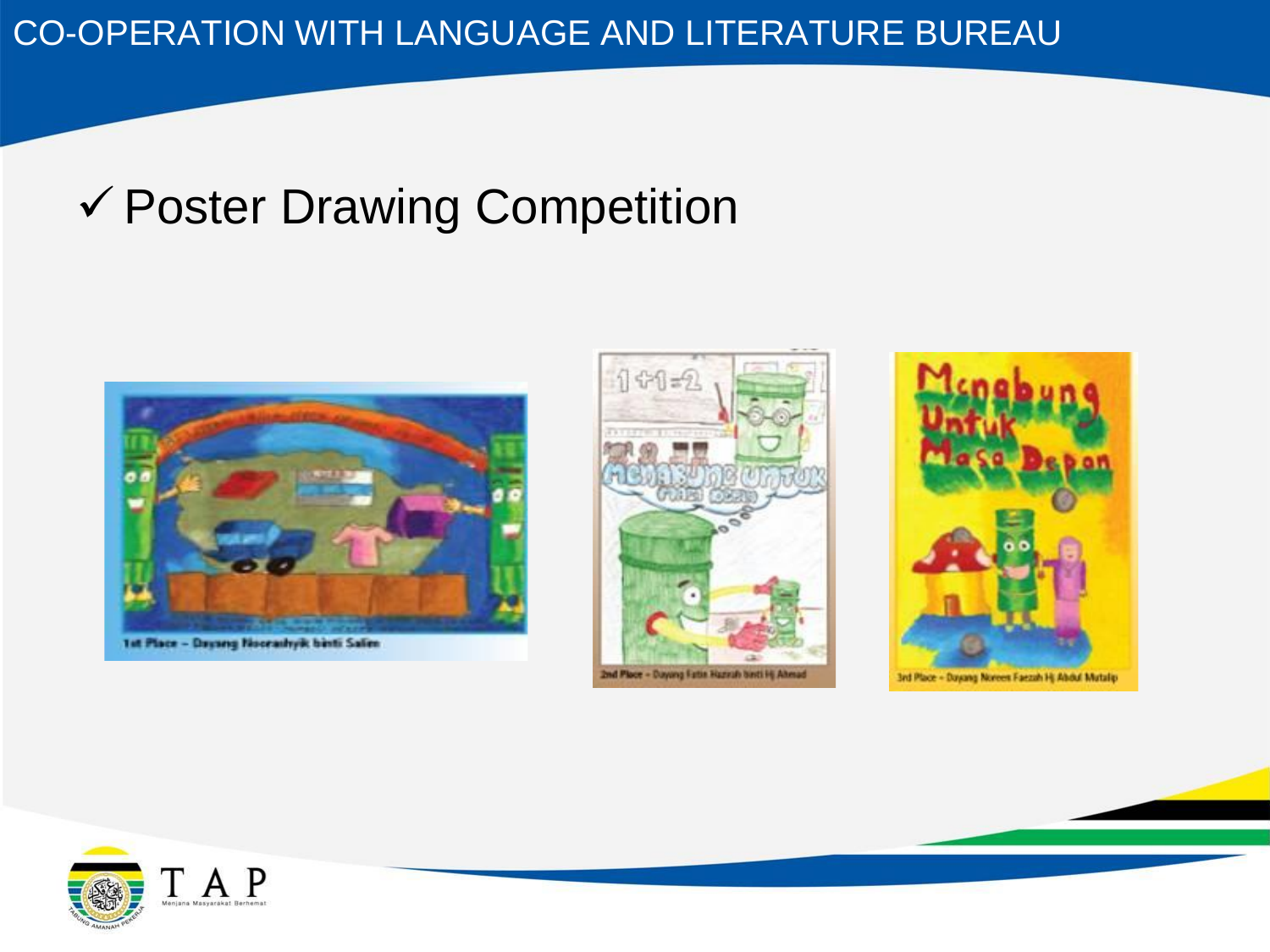# ✓ Group Story Telling Competition

 $\checkmark$  Theme: Towards a prudent society

![](_page_7_Picture_3.jpeg)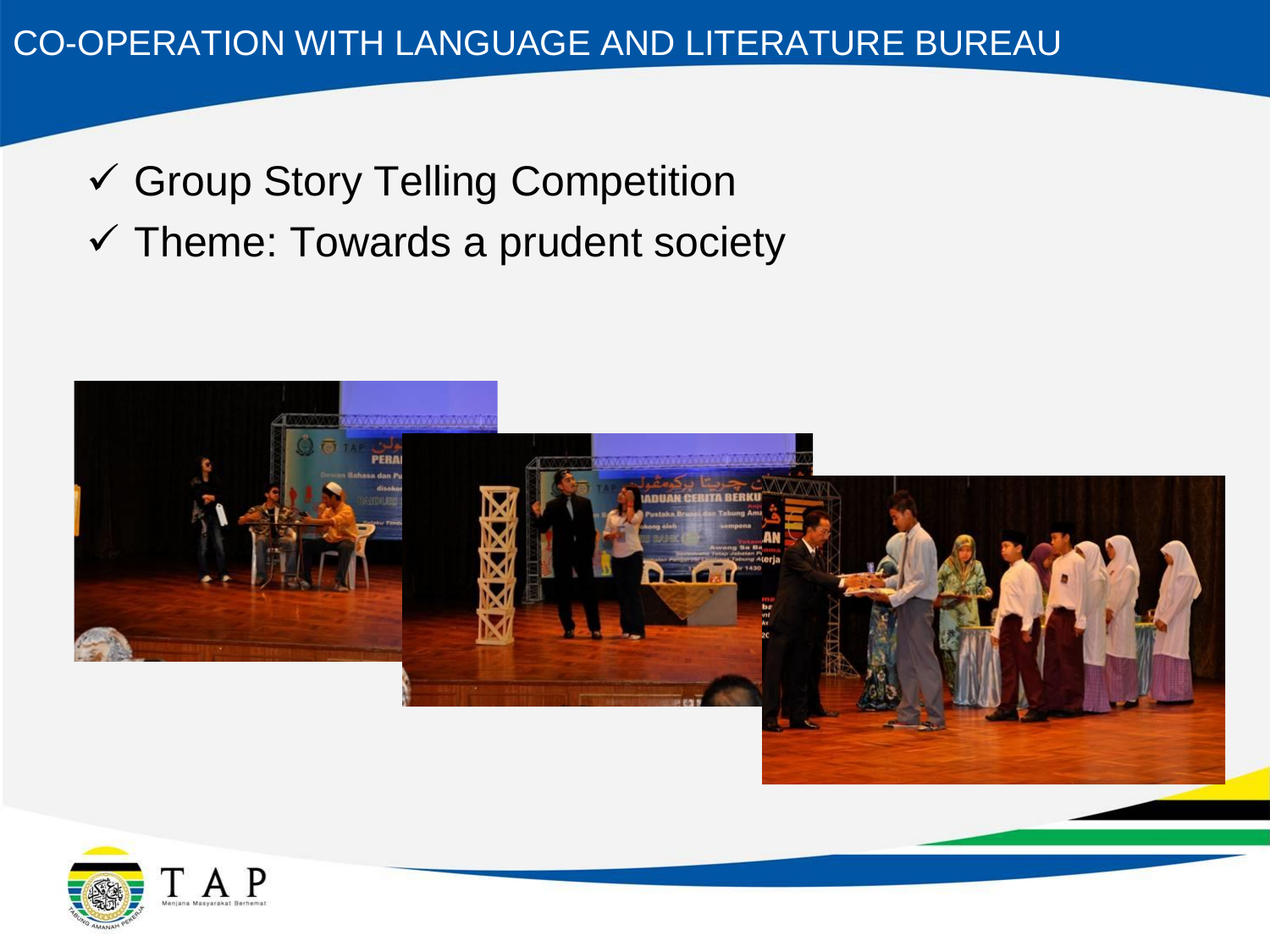# $\checkmark$  Essay Writing competition ✓ Theme: Financial Savings

**Ilustrasi oleh Aura** 

![](_page_8_Picture_2.jpeg)

![](_page_8_Picture_3.jpeg)

## **PERANCANGAN KEWANGAN UNTUK MASA DEPAN**

Pemenang Kedua Peraduan Menulis Karangan Majalah **Mekar-Juara Pelajar DBP-TAP 2009** 

![](_page_8_Picture_6.jpeg)

Mafalah MekaroJuara Pelatar DBP-TAP 2009 Sekolah Nusa Lafla Puteri, Cawangan Sungai Akar **OLEH ABDUL HAZIQ IKHWAN RUBIMAN** 

**Mustrasi oleh Tv** 

![](_page_8_Picture_9.jpeg)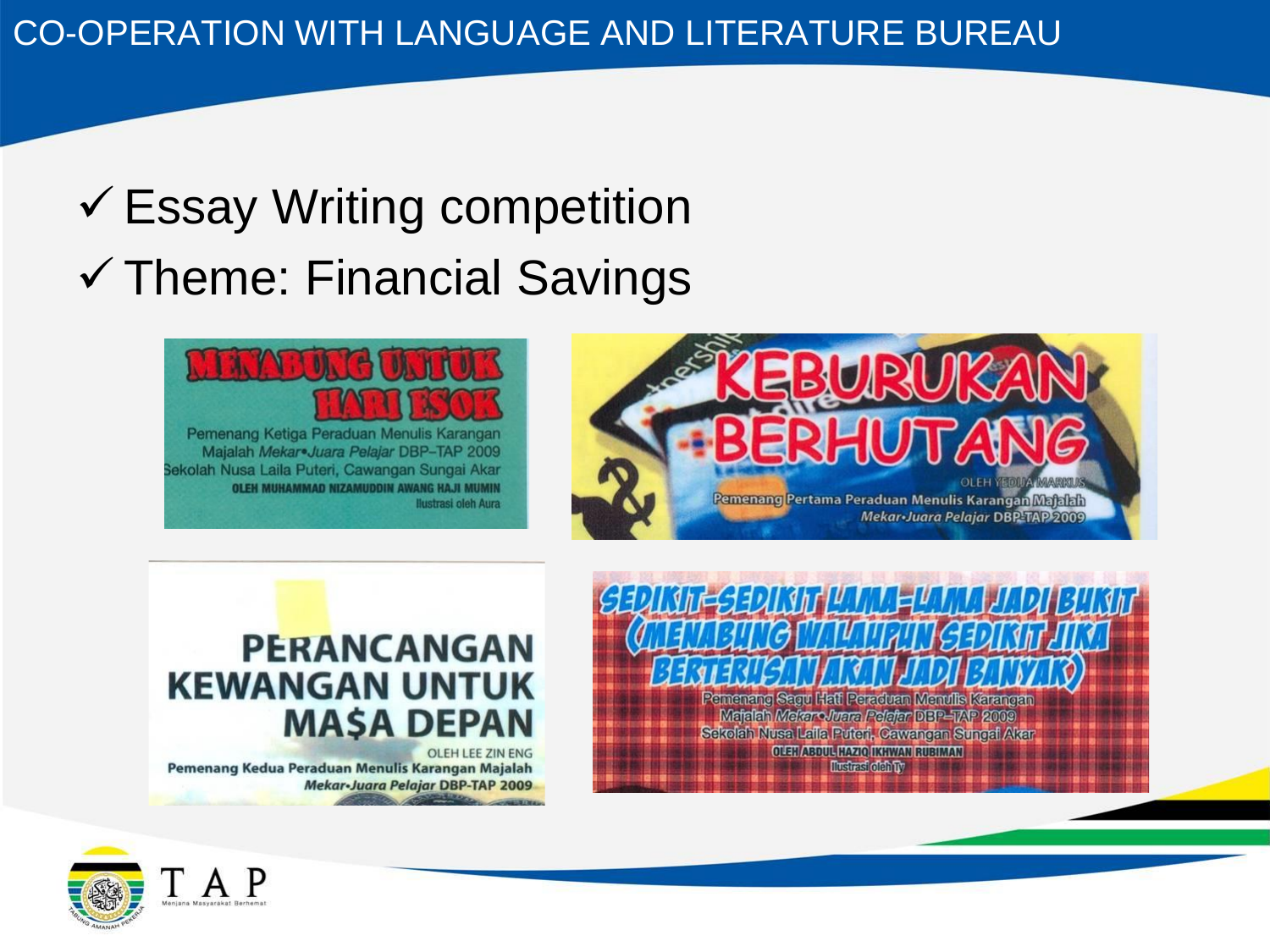## FINANCIAL EXPLORACE

- $\checkmark$  First introduced in 2009 as part of efforts to teach students about the importance of financial planning through fun and games
- $\checkmark$  The games promote team work and challenges the participants ability to solve problems, organization skills and awareness of opportunities and threats.
- $\checkmark$  Included in 4<sup>th</sup> Brunei Singapore Adventure Camp 2010 held in Bandar Seri Begawan on 1<sup>st</sup> till 6<sup>th</sup> December 2010

![](_page_9_Picture_4.jpeg)

![](_page_9_Picture_5.jpeg)

![](_page_9_Picture_6.jpeg)

![](_page_9_Picture_7.jpeg)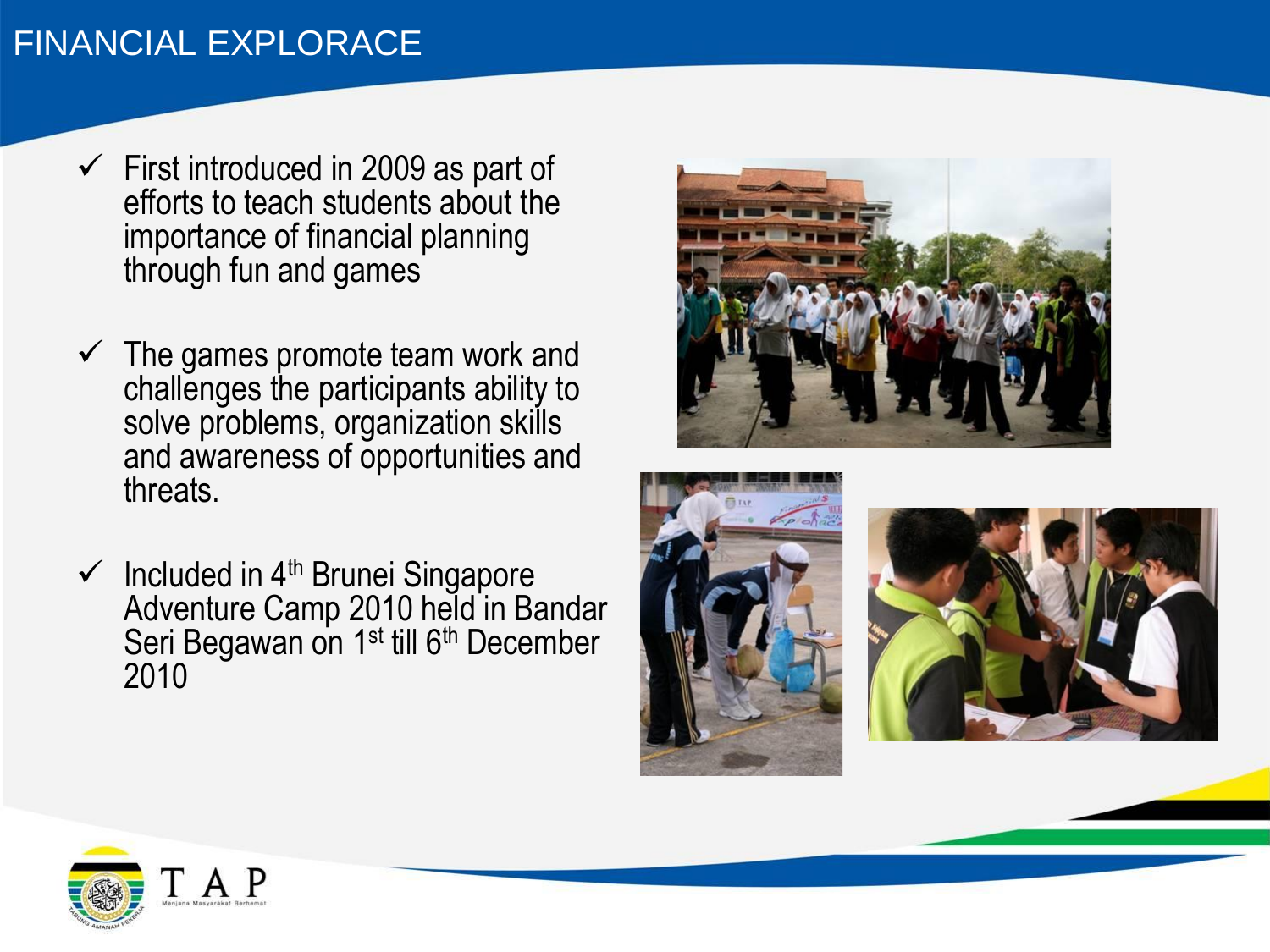### FINANCIAL EXPLORACE

![](_page_10_Picture_1.jpeg)

![](_page_10_Picture_2.jpeg)

- The game revolves around the life of a university student who needs to find extra cash to buy necessities. His current savings and allowances are not enough to buy the items needed and he cannot depend on his family to provide him with the funds. Thus, he is required to earn the money himself by working.
- Throughout the game, the students will face challenges and opportunities. The students need to avoid the threats and take advantage of all the opportunities in order to achieve their goal.

![](_page_10_Picture_5.jpeg)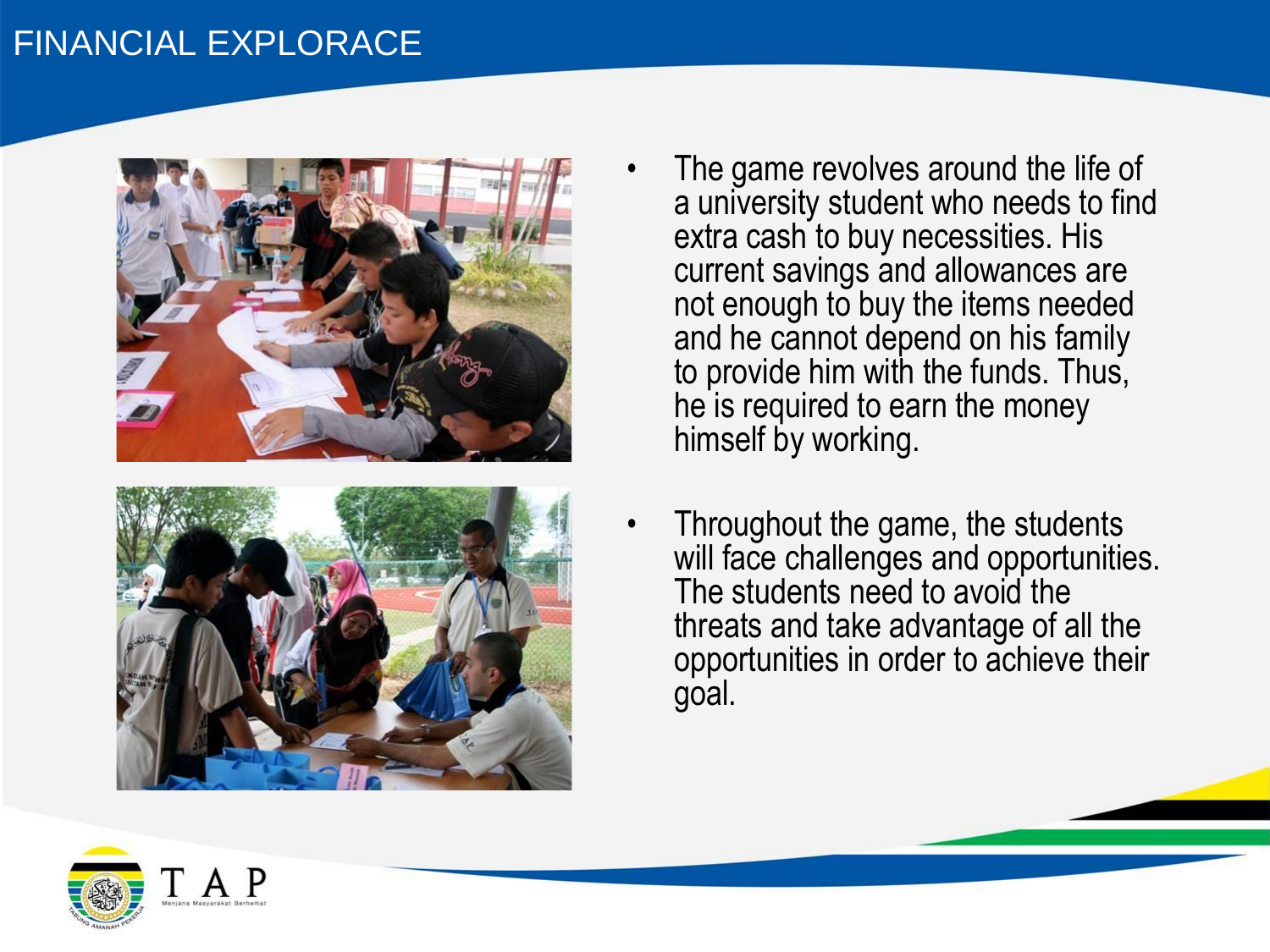## FINANCIAL EXPLORACE

- a. Wants & Needs (Setting Objectives) The need to differentiate between Needs and Wants
- b. Stash your cash (Savings & Investments) How can we Save and Increase our funds
- c. Paper or plastic (Owing) Can we afford?
- d. Plan to succeed (Financial Planning) How to manage our money.

![](_page_11_Picture_5.jpeg)

![](_page_11_Picture_6.jpeg)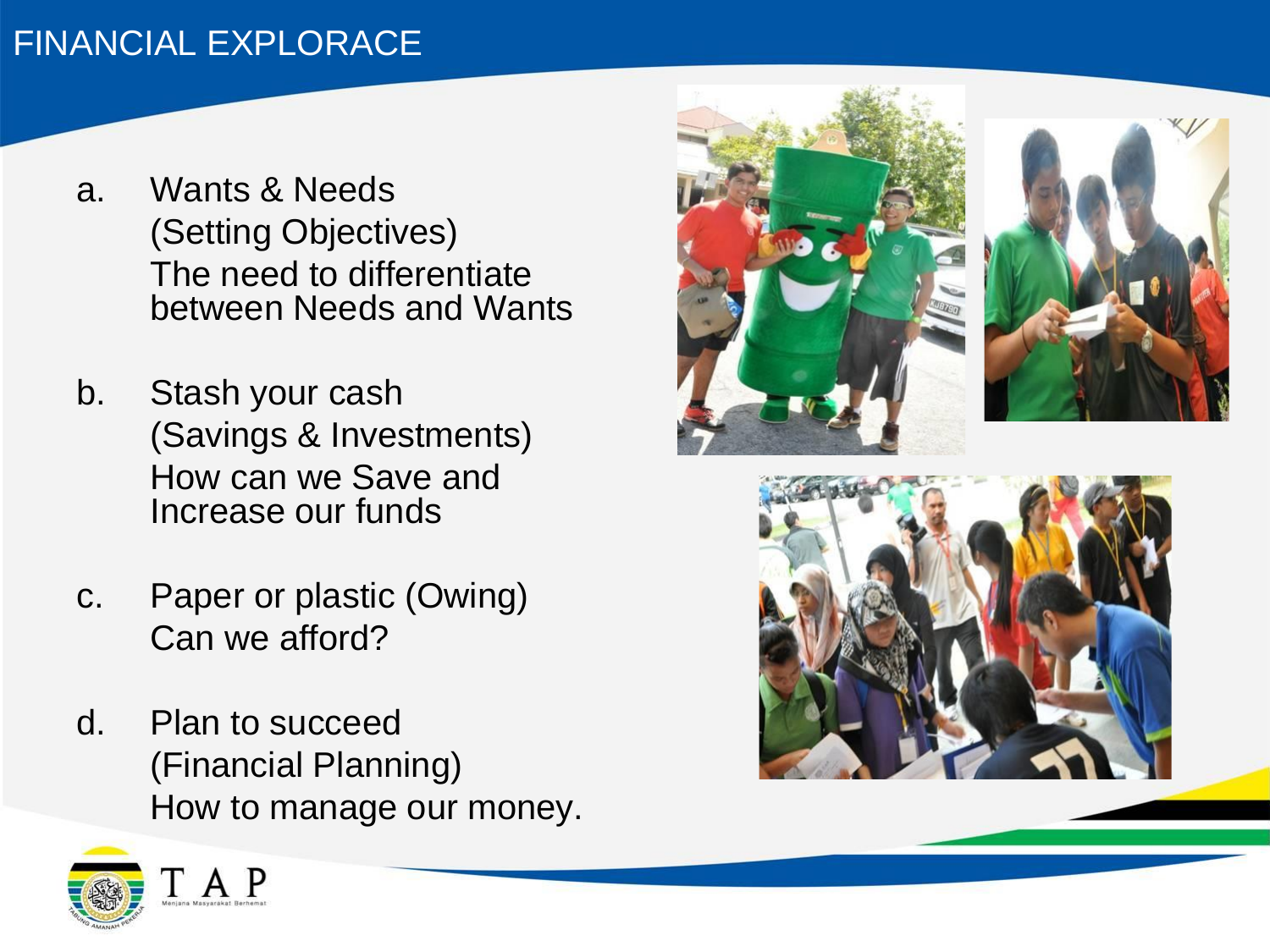- ✓ Launched in September 2010
- ✓ Theme: Prudent Money Management
- ✓ Panels consisted of Certified Financial Planners from financial institutions and University Lecturer

![](_page_12_Picture_4.jpeg)

![](_page_12_Picture_5.jpeg)

![](_page_12_Picture_6.jpeg)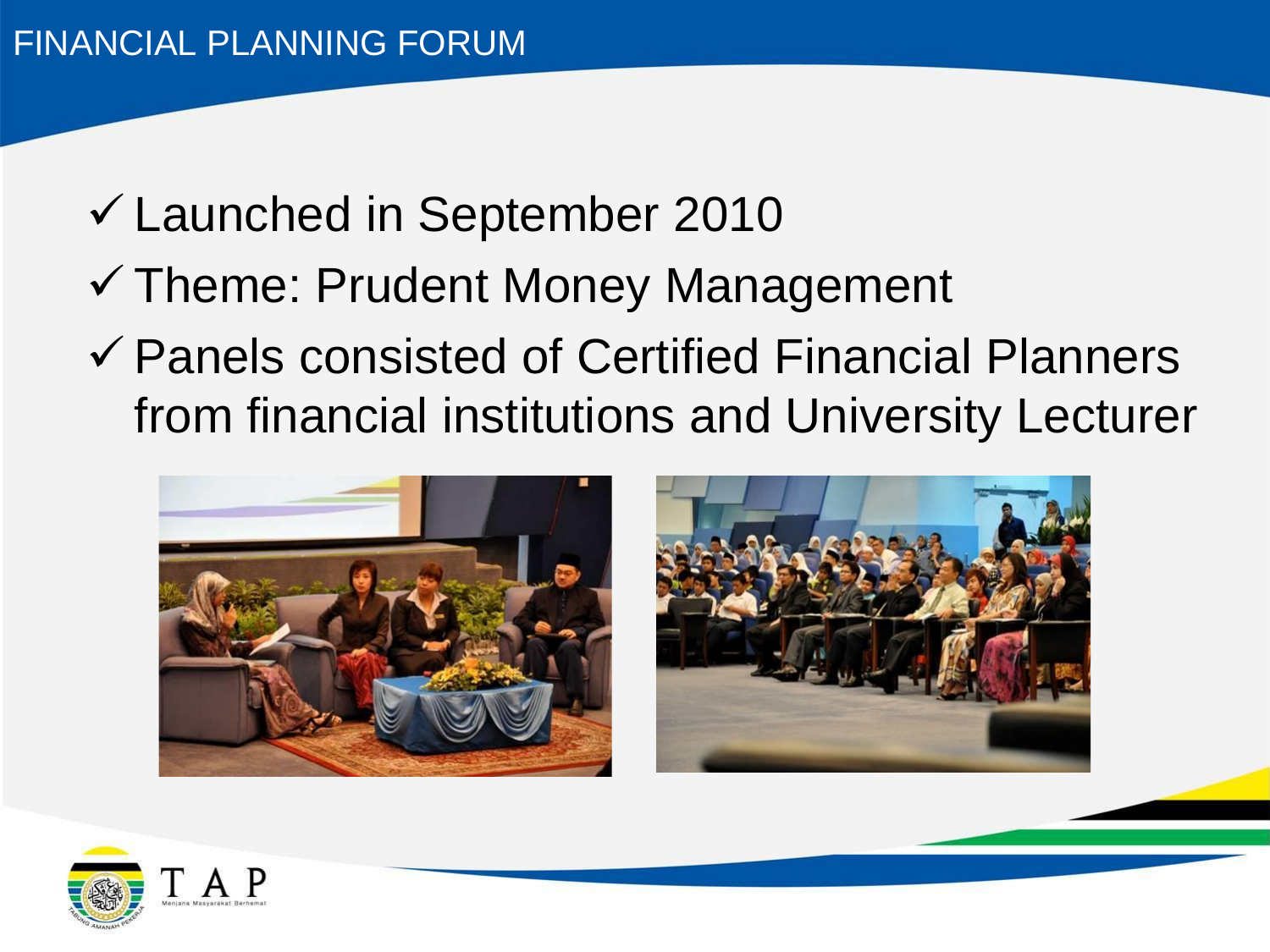## PRE-MARITAL COURSE

- $\checkmark$  Launched on 1<sup>st</sup> July 2010
- ✓ Briefings about TAP and Financial Planning to would be brides and grooms

![](_page_13_Picture_3.jpeg)

![](_page_13_Picture_4.jpeg)